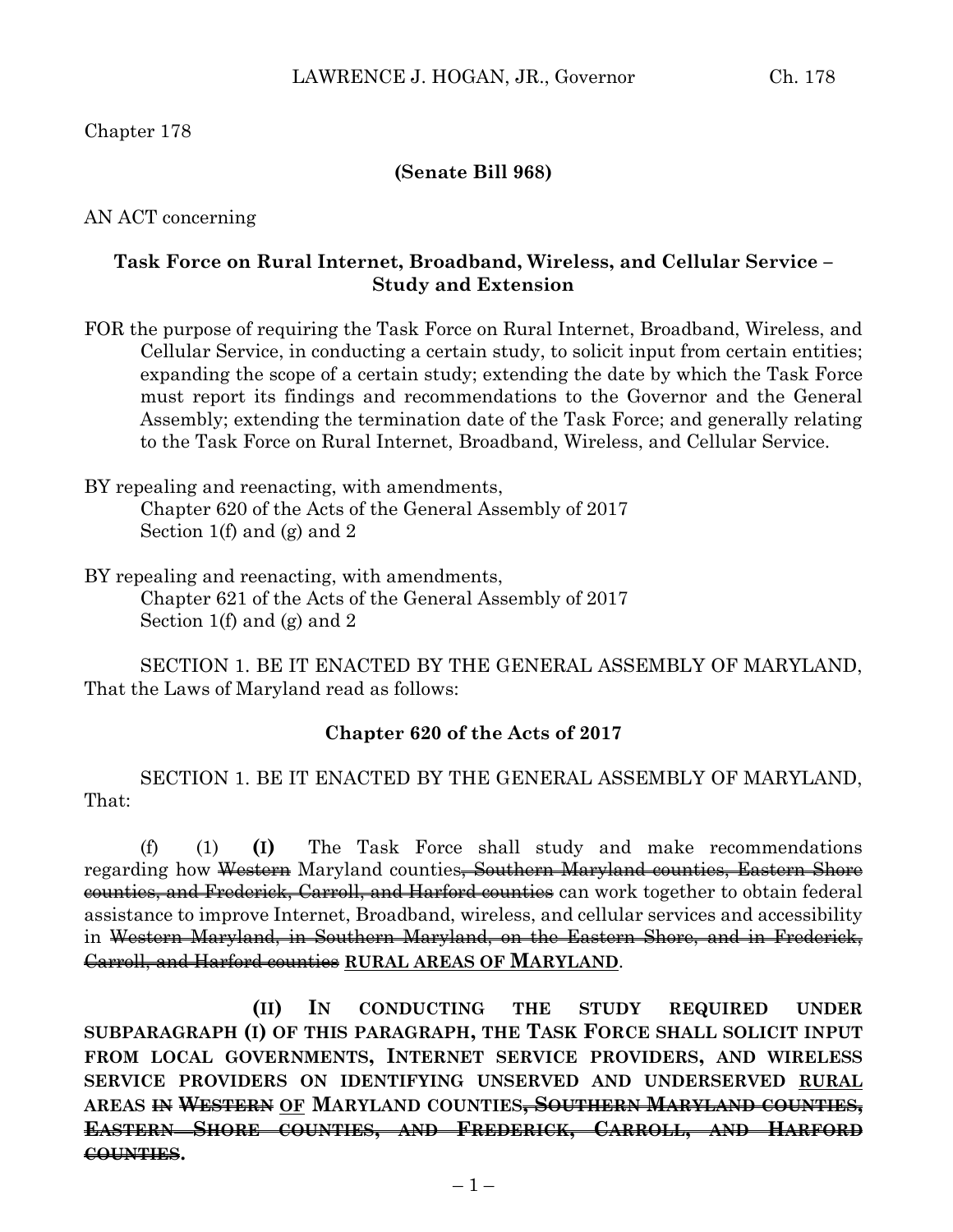(2) In accordance with paragraph (3) of this subsection, the study required under paragraph (1) of this subsection shall:

(i) assess current Internet, Broadband, wireless, cellular, and landline service connectivity;

- (ii) assess coverage for the users located at the end of the:
	- 1. Internet service connectivity;
	- 2. Broadband service connectivity;
	- 3. wireless service connectivity;
	- 4. cellular service connectivity; and
	- 5. landline service connectivity;

(iii) evaluate redundancies and gaps in the current Internet, Broadband, wireless, cellular, and landline service connectivity; **[**and**]**

(iv) evaluate any federal funds applied for in response to any previous Broadband task force in the State**; AND**

## **(V) EXAMINE HOW TO ACCESS MAPS SUFFICIENT TO:**

**1. EDUCATE THE PUBLIC; AND** 

**2. CALCULATE COSTS FOR UNIVERSAL LAST–MILE BROADBAND COVERAGE**.

(3) The study required under paragraph (1) of this subsection shall be based on publicly available and nonconfidential information.

(g) On or before November 30, **[**2017**] 2018**, the Task Force shall report its findings and recommendations to the Governor and, in accordance with  $\S$  2–1246 of the State Government Article, the General Assembly.

SECTION 2. AND BE IT FURTHER ENACTED, That this Act shall take effect June 1, 2017. It shall remain effective for a period of **[**1 year**] 2 YEARS** and, at the end of May 31, **[**2018**] 2019**, with no further action required by the General Assembly, this Act shall be abrogated and of no further force and effect.

## **Chapter 621 of the Acts of 2017**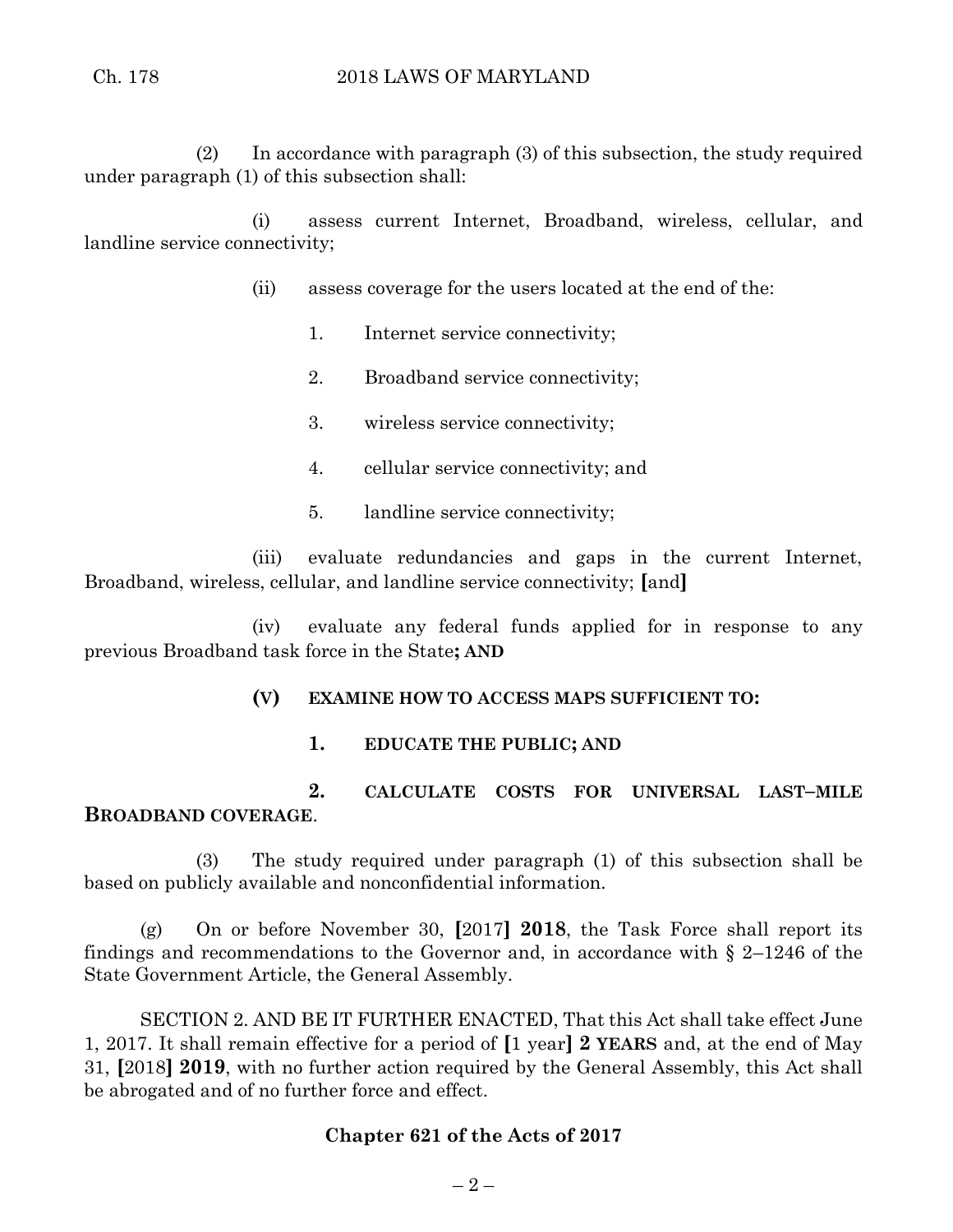SECTION 1. BE IT ENACTED BY THE GENERAL ASSEMBLY OF MARYLAND, That:

(f) (1) **(I)** The Task Force shall study and make recommendations regarding how Western Maryland counties<del>, Southern Maryland counties, Eastern Shore</del> counties, and Frederick, Carroll, and Harford counties can work together to obtain federal assistance to improve Internet, Broadband, wireless, and cellular services and accessibility in Western Maryland, in Southern Maryland, on the Eastern Shore, and in Frederick, Carroll, and Harford counties **RURAL AREAS OF MARYLAND**.

**(II) IN CONDUCTING THE STUDY REQUIRED UNDER SUBPARAGRAPH (I) OF THIS PARAGRAPH, THE TASK FORCE SHALL SOLICIT INPUT FROM LOCAL GOVERNMENTS, INTERNET SERVICE PROVIDERS, AND WIRELESS SERVICE PROVIDERS ON IDENTIFYING UNSERVED AND UNDERSERVED RURAL AREAS IN WESTERN OF MARYLAND COUNTIES, SOUTHERN MARYLAND COUNTIES, EASTERN SHORE COUNTIES, AND FREDERICK, CARROLL, AND HARFORD COUNTIES.**

(2) In accordance with paragraph (3) of this subsection, the study required under paragraph (1) of this subsection shall:

(i) assess current Internet, Broadband, wireless, cellular, and landline service connectivity;

- (ii) assess coverage for the users located at the end of the:
	- 1. Internet service connectivity;
	- 2. Broadband service connectivity;
	- 3. wireless service connectivity;
	- 4. cellular service connectivity; and
	- 5. landline service connectivity;

(iii) evaluate redundancies and gaps in the current Internet, Broadband, wireless, cellular, and landline service connectivity; **[**and**]**

(iv) evaluate any federal funds applied for in response to any previous Broadband task force in the State**; AND**

#### **(V) EXAMINE HOW TO ACCESS MAPS SUFFICIENT TO:**